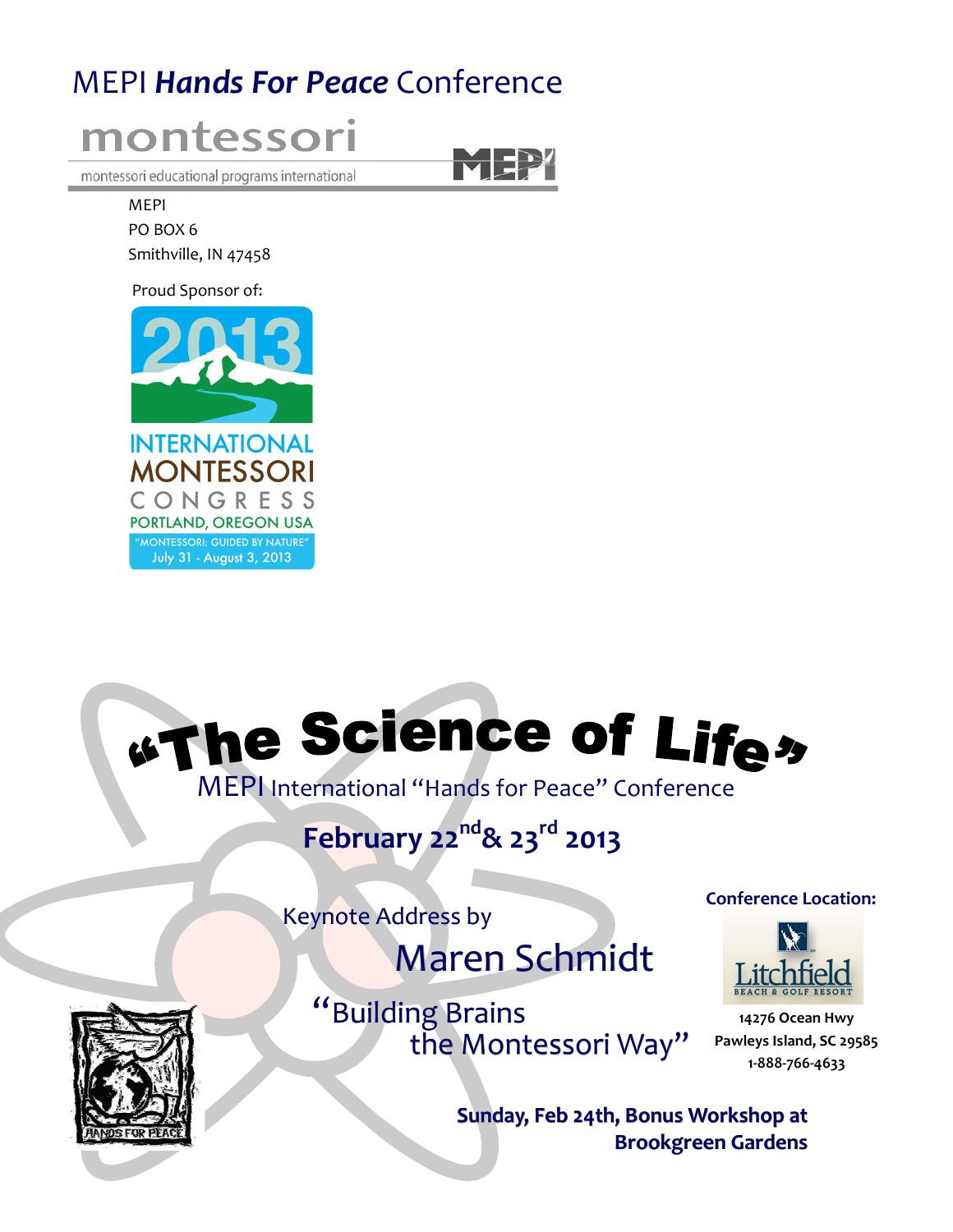# Schedule: Friday, February 22, 2013

| 7:15–8:00am     | Check in and on-site <b>Registration</b>                                                                                                                   |           |                     |
|-----------------|------------------------------------------------------------------------------------------------------------------------------------------------------------|-----------|---------------------|
| $8:00 - 8:30$   | Opening Ceremony and recognition of graduates                                                                                                              |           |                     |
|                 |                                                                                                                                                            | Presenter | Level               |
| $8:45 - 10:15$  | <b>Session A</b>                                                                                                                                           |           |                     |
|                 |                                                                                                                                                            |           | EC                  |
|                 |                                                                                                                                                            |           | EL, Admin, P        |
|                 | A-3. Incorporating Fire Safety Education (Make - n- Take)  Maria Bostian                                                                                   |           | All                 |
|                 |                                                                                                                                                            |           | IT, EC, EL          |
|                 |                                                                                                                                                            |           | C/T                 |
|                 | A-6. Science of Yoga Basics: Daily Practice Part 1 <b>Mercedes Stewart</b>                                                                                 |           | All                 |
| $10:15 - 10:45$ | Visit Exhibitor Hall and the Silent Auction during the break.                                                                                              |           |                     |
| $10:45 - 11:45$ | <b>Session B</b>                                                                                                                                           |           |                     |
|                 | B-1. Planning and Record Keeping? Are you Kidding? Teresa Noble                                                                                            |           | EC                  |
|                 |                                                                                                                                                            |           | All                 |
|                 |                                                                                                                                                            |           | EL.                 |
|                 | B-5. New Paradigm for Working with Generations Y and Z  Sandra Pokos                                                                                       |           | IT<br>IT, EC, C/T   |
|                 |                                                                                                                                                            |           | All                 |
|                 |                                                                                                                                                            |           |                     |
| $12:00 - 1:00$  | <b>Lunch</b> —Please join us for a light lunch in the Tara Ballroom.                                                                                       |           |                     |
| $1:00 - 2:30$   | Keynote-Maren Schmidt                                                                                                                                      |           |                     |
|                 | <b>Building Brains the Montessori Way</b>                                                                                                                  |           |                     |
|                 | What do our children need to build better brains? What do we do in properly prepared Montessori                                                            |           |                     |
|                 | environments that helps build better brains? In this talk, Maren Schmidt will help us find answers to these                                                |           |                     |
|                 | questions:                                                                                                                                                 |           |                     |
|                 | What are the important things for our children to learn and?                                                                                               |           |                     |
|                 | What do children's brains need to maximize learning and ?<br>٠                                                                                             |           |                     |
|                 | How do Montessori principles, methods and materials support brain development?                                                                             |           |                     |
| $2:45 - 3:45$   | Session C                                                                                                                                                  |           |                     |
|                 | C-1. Anny Hyatt Huntington-Science Inspires ArtTeresa Noble                                                                                                |           | EC, EL              |
|                 |                                                                                                                                                            |           | All                 |
|                 |                                                                                                                                                            |           | All                 |
|                 |                                                                                                                                                            |           | EC, EL              |
|                 |                                                                                                                                                            |           | Admin               |
|                 | C-6. Jump, Shake and Spin a Tale with Mozart Oscar Avila                                                                                                   |           | EC, EL              |
| $3:45 - 4:15$   | Visit Exhibitor Hall and the Silent Auction during the break.                                                                                              |           |                     |
| $4:15 - 5:45$   | Session D                                                                                                                                                  |           |                     |
|                 |                                                                                                                                                            |           | EC, EL, AD, Admin P |
|                 |                                                                                                                                                            |           | All                 |
|                 | D-3. Peace and Communications with our Parents  Martha McGlinchy Teien                                                                                     |           | All                 |
|                 |                                                                                                                                                            |           | EL, AD              |
|                 |                                                                                                                                                            |           | IT, EC              |
|                 |                                                                                                                                                            |           | IT.                 |
| $6:00 - 7:30$   | Munch and Mingle (with cash bar)  and door prizes but you must be present to win!                                                                          |           |                     |
|                 |                                                                                                                                                            |           |                     |
|                 | The Science of Silence. Head to the Reflection Room!<br>Enjoy a "Piece of Quiet" in the Reflection Room. This year's quiet space is devoted to peace table |           |                     |
|                 | and quiet time activities for all ages. Discover how reenergizing it can be to take some "Time In" to reflect and refocus.                                 |           |                     |
|                 |                                                                                                                                                            |           |                     |
|                 | Facilitators for the Reflection Room include Susan Putnam and Beth Langley.                                                                                |           |                     |
|                 | Additionally, Mercedes Stewart will be available for breath work "by chance or by schedule".                                                               |           |                     |
|                 | Admin = Administrators   IT = Infant/Toddler   EC = Early Childhood                                                                                        |           |                     |
|                 | EL = Elementary   AD = Adolescent   P = Parents   $C/T$ = Certified Teachers/Teacher Educators                                                             |           |                     |

MEPI Office Phone: 812-824-6366 Email: MontessoriEPI@gmail.com Fax: 888-708-2470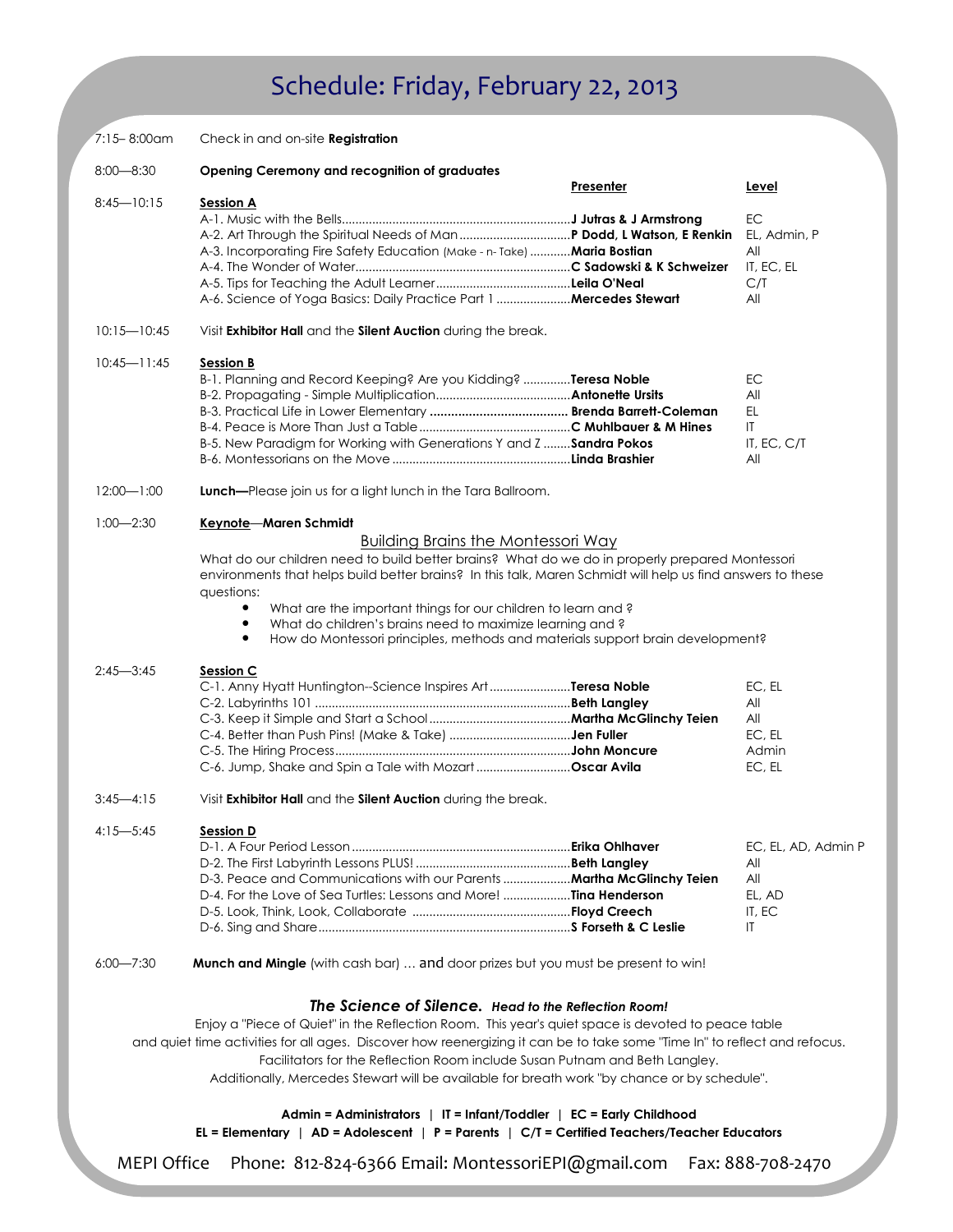## Schedule: Saturday, February 23, 2013

| 7:00-8:00am<br>$8:00 - 8:30$ | Breakfast at Webster's, check in and on-site registration<br>Annual General Meeting (AGM), Announcements and Level 1 School Recognition                                                                                                                                                                                                                                                                                                                                 |           |                                                       |
|------------------------------|-------------------------------------------------------------------------------------------------------------------------------------------------------------------------------------------------------------------------------------------------------------------------------------------------------------------------------------------------------------------------------------------------------------------------------------------------------------------------|-----------|-------------------------------------------------------|
|                              |                                                                                                                                                                                                                                                                                                                                                                                                                                                                         | Presenter | Level                                                 |
| $8:45 - 10:15$               | <b>Session E</b><br>E-1, "A Summer to Remember" - Summer in Life Science Pt 1 Fc <b>Daniel Jutras</b><br>E-3. Handwriting in the Montessori Classroom  Susan Scheibenzuber<br>E-5. Discovering the Science Within Human Nature BW & R Holcombe<br>E-6. Geometry City and Kinesthetic Geometry Teena Kyer                                                                                                                                                                |           | EC<br>EC<br>EC, EL<br>EC, EL<br>All<br>EL.            |
| $10:15 - 10:45$              | Visit Exhibitor Hall and the Silent Auction during the break.                                                                                                                                                                                                                                                                                                                                                                                                           |           |                                                       |
| $10:45 - 12:15$              | <b>Session F</b><br>F-1, "A Summer to Remember" - Summer in Life Science Pt 2 $_{\rm EL}$ <b>Daniel Jutras</b><br>F-2. Earth Day: Earth Friendly Activities for the Classroom Jennifer Hles Sherman<br>F-3 Sea creatures, Toddlers, and Science, Oh, My! <b>Toni Joseph</b><br>F-5. Adult Learners: A Workshop for Teacher Educators Floyd Creech<br>F-6 Science of Yoga Basics: Daily Practice Part 2 Mercedes Stewart                                                 |           | EL.<br>EC<br>IT<br>EL, AD<br>C/T<br>All               |
| $12:15 - 1:45$ pm            | <b>Lunch</b> - A list of lunch establishments may be viewed at the registration area.                                                                                                                                                                                                                                                                                                                                                                                   |           |                                                       |
| $1:45 - 2:45$                | <b>Session G</b><br>G-1. Discovering the Secrets of the Three-hour Work Cycle Maren Schmidt<br>G-2. 360 Degree Plant-Program Aug to May in the Classroom. Elizabeth Cain<br>G-3. That Rocks! Learning Fun with Gemstones & Minerals L Bergrud & J Fuller                                                                                                                                                                                                                |           | All<br>All<br>EC, EL<br>IT, EC<br>All<br><b>AD</b>    |
| $2:45 - 3:15$                | Visit Exhibitor Hall during the break and the Silent Auction Bidding ends.                                                                                                                                                                                                                                                                                                                                                                                              |           |                                                       |
| $3:15 - 4:45$                | <b>Session H</b><br>H-1. Critical Keys for Understanding the Mathematical Mind  Maren Schmidt<br>H-3. Connecting the Urban/Suburban Child to Nature Sasha Malashenko                                                                                                                                                                                                                                                                                                    |           | EC, EL<br>All<br>All<br>IT<br>All<br>EL, AD, Admin, P |
| $5:00 - 6:00$                | <b>Closing Ceremony</b>                                                                                                                                                                                                                                                                                                                                                                                                                                                 |           |                                                       |
|                              | The Science of Silence. Head to the Reflection Room!<br>Enjoy a "Piece of Quiet" in the Reflection Room. This year's quiet space is devoted to peace table<br>and quiet time activities for all ages. Discover how reenergizing it can be to take some "Time In" to reflect and refocus.<br>Facilitators for the Reflection Room include Susan Putnam and Beth Langley.<br>Additionally, Mercedes Stewart will be available for breath work "by chance or by schedule". |           |                                                       |
| $9:30 - 12:30$               | <b>Sunday Bonus at Brookgreen Gardens!</b>                                                                                                                                                                                                                                                                                                                                                                                                                              |           |                                                       |

Admin = Administrators | IT = Infant/Toddler | EC = Early Childhood

EL = Elementary | AD = Adolescent | P = Parents | C/T = Certified Teachers/Teacher Educators

#### Cancellation Policy

 A written request for all refunds must be sent to the MEPI business office no later than March 5, 2013. Requests received after this date will not be honored. Membership fees are non-refundable. a. Refund of registration fee less \$35 processing fee if received by Feb. 1, 2013.

b. After Feb. 1, 2012 an additional \$45 for food and beverages will also be deducted from the refund."

MEPI Office Phone: 812-824-6366 Email: MontessoriEPI@gmail.com Fax: 888-708-2470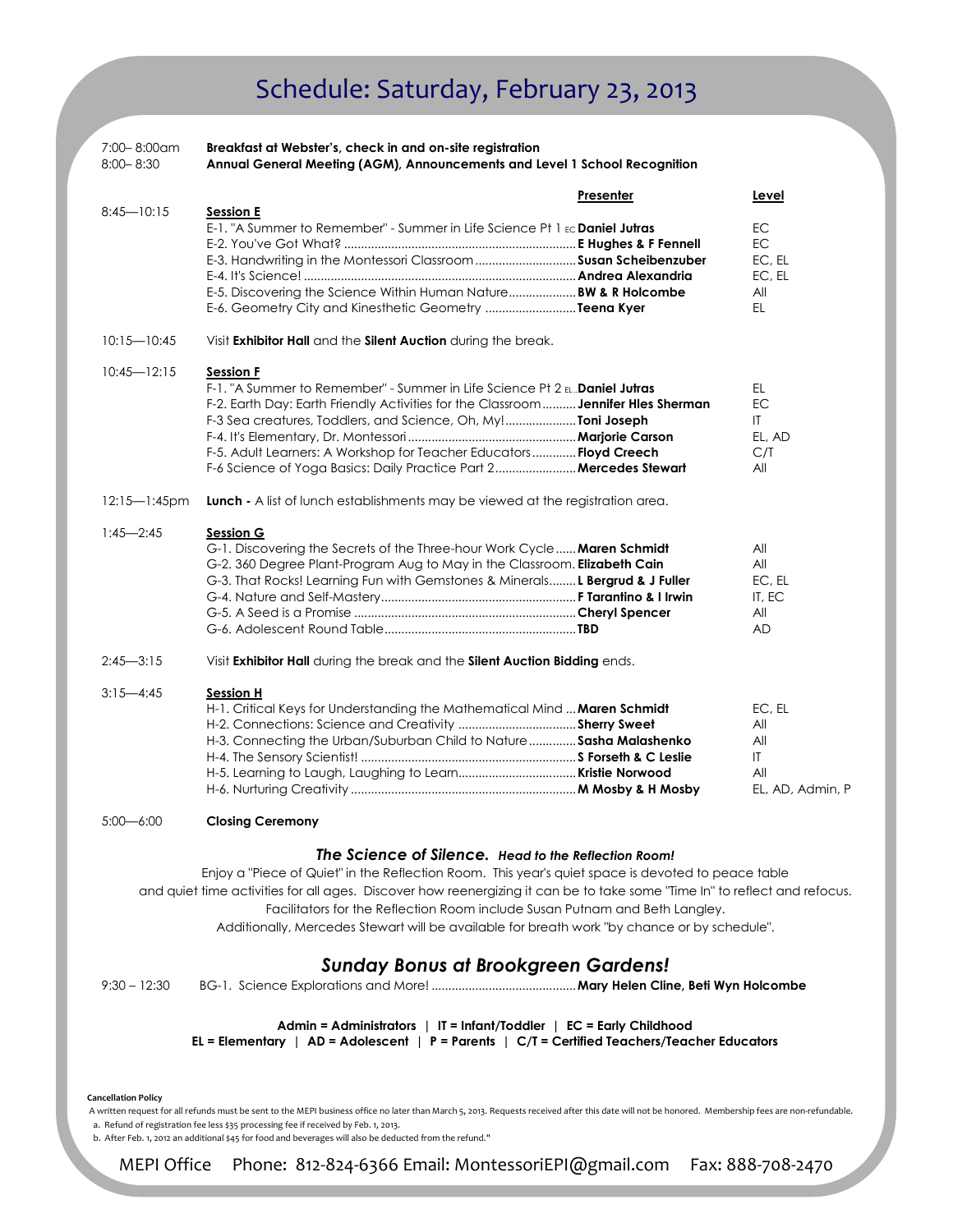### Workshops & Presenters—Friday, February 22

### Session A

- A-1. Music with the Bells-Are the bells in your classroom used more for the dusting activity than for the joy of music? Come join us for a hands-on discovery of the beauty of the Montessori bells. We will grow from basic lessons to variations and extensions for individual as well as group presentations. You will leave with a renewed confidence in your abilities to inspire the joy of music in your school.
- Julien Jutras & Julie Armstrong-Julie and Julien are both Early Childhood Master Teachers for the Canadian Montessori Teacher Education Institute in Toronto Canada.
- A-2. Art Through the Spiritual Needs of Man-Working through art, have the children experience the difference in art through the ages. Having them realize the power of the spirit through "Art".
- Patty Dodd & Lynette Watson-Patty has been working in the Montessori environment for the last 7.5 years in both the lower and upper elementary levels. Lynette has been Patty's mentor. Patty recently received her lower elementary diploma.
- A-3. Incorporating Fire Safety Education into Your Busy School Year: A Make & Take Experience—Preschool children are at risk of fire and burn injuries/death. Come to this presentation to: discuss fire safety as essential information for young children, learn exciting ways to incorporate fire safety into preschool/elementary programs, and create materials/ crafts to take back and share with others at your school.
- Maria Bostian—Maria is the Fire & Life Safety Educator for Kannapolis (N.C.) Fire Department, a former Montessori elementary teacher, and a 2012 Endicott/TIES graduate with a M.Ed. in Montessori Integrative Learning. She enjoys sharing fire safety education with others.
- A-4. The Wonder of Water-Water can fascinate a toddler. Water can teach determination and concentration. Water is needed for survival. Join us through all ages of development as we explore the need for water in all levels of Montessori.
- Chrissy Sadowski & Katherine Schweizer—Chrissy and Katherine are both lower elementary teacher trainers. Katherine also teaches upper elementary while Chrissy teaches infant/ toddler/and early childhood.
- A-5. Tips for Teaching the Adult Learner—This workshop will offer tips for teaching the adult learner. The workshop will focus on the brain research for accelerating learning, featuring the work of Mel Silberman. The participants will experience and practice some of strategies.
- Leila O'Neal—Leila has been teaching for 36 years, 16 in private schools and 20 years in the public schools in South Carolina. She holds National Board Certification, an Education Specialist and Masters Degree in Elementary Education. She currently teaches the only Montessori Lower Elementary class in Berkeley County School District.
- A-6. Science of Yoga Basics: Daily Practice Part 1-If you have always yearned to learn yoga and have been hesitant to join a class or if you think that you are just not meant for yoga but are curious. Come. If you have some experience but are finding yourself burnt-out and uninspired. Come. If you have had many classes but no breathing practice. Come. Yoga truly is for every Body. This workshop is step-bystep instructional breakdown of a beginning personal practice. Mercedes will be available for private class time on a appts made on a first-come-first-served basis and will be available in the "Reflection Room" at times during the weekend. Email Mercedes at mercystewart@yahoo.com to preregister for the class and receive a pre-conference questionnaire for a more personalized experience.
- Mercedes Stewart—Mercedes is the owner and Directress of Mercy's Garden, Richlands Montessori Preschool and holds a MEPI certification as well as Yoga Teacher certification from Kavalyadhama, Yoga Institute in Lonavla, India. She has taught Yoga for more than 10 years.

### Session B

- B-1. Planning and Record Keeping? Are you Kidding?—The best individualized instruction must be guided by record keeping and planning. But how it that accomplished while allowing the teacher to have a life? Participants will learn how to painlessly plan and keep up to date records without infringing on precious personal time. They may even discover that there are many benefits and that teaching is easier and more effective.
- Teresa Noble—Teresa is a 28 year veteran of SC public schools. She holds a BA in Early Childhood Education, an MA in Special Education, and is certifies as an Early Childhood Guide by MEPI. She is Early Childhood Program Director for the Institute of Guided Studies and serves on the board of directors for MACTE.
- **B-2. Propagating Simple Multiplication**—Botany extensions are such a great area to "play" with students of any age. Lessons in propagation not only teach children real life skills in plant care and plant propagation techniques, it encourages children to be respectful of living things and allows them to "take a piece of the classroom home."
- Antonette Ursits—Antoinette teachers at the Coastal Charter Montessori School in Pawleys Island. She holds credentials for primary and lower elementary.
- B-3. Practical Life in Lower Elementary—Practical life in the Lower Elementary is often overlooked. The workshop will not only focus on the importance of practical life, it will provide directors ideas of monthly or theme practical life lessons to incorporate in the classroom.
- Brenda Barrett-Coleman—Brenda is a Lower Elementary Classroom Director and she holds a MA in Curriculum and Instruction from the University of Phoenix. She joined MSC in 2002 and is MEPI certified at the Lower Elementary level and is an Orton-Gillingham tutor.
- B-4. Peace is More Than Just a Table…Creating Peace Areas in the Infant and Toddler Environment—Peace is very integral to the Montessori environment, and in being an authentic Montessori environment, infant & toddler classrooms have many opportunities to help guide our children towards peace and being peacekeepers. This session will offer many ideas & be open to discussion on bringing peace to your school.
- Christina Muhlbauer and Meredith Hines—Meredith & Christina work together at the Montessori School of Camden. Meredith is the Toddler, Extended day & Summer Director, and is certified by MEPI at the Early Childhood & Infant/Toddler Level. Christina is the Infant Director and is currently in her internship with MEPI for Infant/Toddler.
- B-5. Montessori Education and Its Scientific Basis--the New Paradigm for Working with Generations Y and Z-Let's rethink how best to guide early childhood teachers so they acquire advanced skills in Montessori pedagogy. Cutting edge research and insight can inform, improve, and energize educators' work with children.
- Sandra Pokos—Sandra is the owner and director of Little Heart Montessori School of Zagreb, (Croatia, Europe). She is an Early Childhood director, Teacher trainer and Trainer of the trainers for International Educational Management Studies. She is on the board of MEPI and a member of MEPI Teacher Education Committee.
- **B-6. Montessorians on the Move**—Put your dancing shoes on and join me in learning a few beginner line dances. I will teach you the steps first. We will practice and then try out the pattern to music. No prior experience is necessary. If you can move and remember a pattern, you can do it. This fun activity is the science of motion and patterns with lots of body and brain benefits.
- Linda Brashier—Linda teaches Upper Elementary students in a public school district in Gray Court, SC. She has 3-6 and 6-12 Montessori Certification from MEPI and works as a teacher trainer for IGS.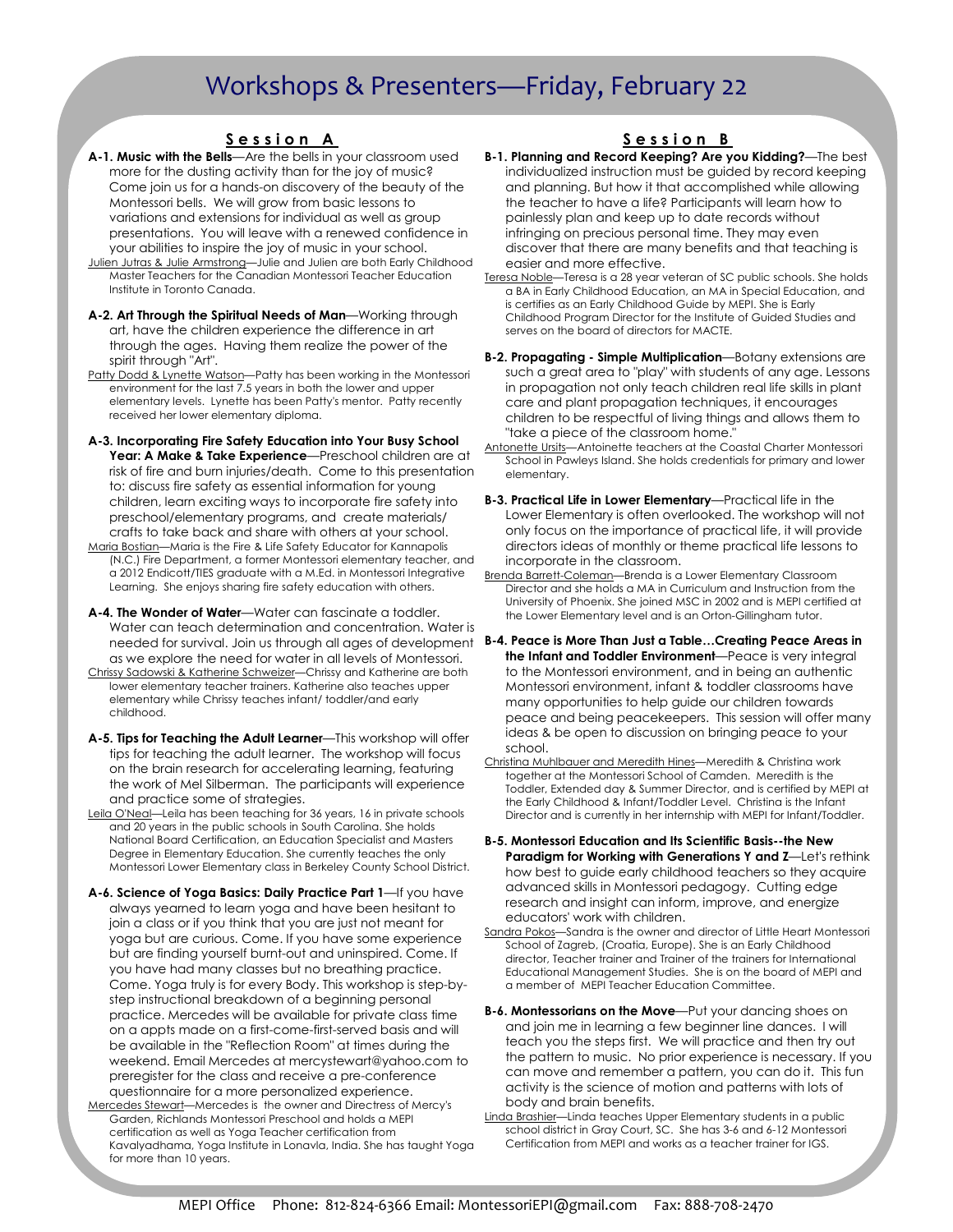### Workshops and Presenters—Friday, February 22

### Session C

- C-1. Anny Hyatt Huntington--Science Inspires Art—Anna Hyatt Huntington was a master of naturalistic animal sculpture. Her studies of the natural world came alive through her observation of nature. Many of her sculptures reside at Brookgreen Gardens. Help your students learn about Anna using activities presented in this workshop. Teresa Noble—Refer to B-1.
- C-2. Labyrinths 101—An Introduction to labyrinths through photos, stories, and exploration. Enjoy learning about labyrinths and ways to use them in the classroom.
- Beth Langley-Beth was introduced to labyrinths over ten years ago, and began studying them intently. Soon this calling from the labyrinth became an obsession, and much of her time is now spent on all things labyrinthine. Beth Langley has a BA from Columbia College, a MEPI credential at the Primary Level, is a Veriditas certified labyrinth facilitator, and has a love of art—all things creative. Beth will also be presenting at the 2013 International Montessori Congress!
- C-3. Keep it Simple and Start a School—Here is the workshop that will give you that little shove needed to start a small school. It is a very practical exercise in what can be an overwhelming prospect. It is vital to start with each participants state licensing regulations so bring your with you! This will help determine square footage requirements, playground needs, and staffing!
- Martha McGlinchy Teien—Martha is an MEPI directress who owns a school in Avon, CO. Her school is made up of 2 classrooms for 3-6. She has her Masters in Montessori Education from St. Catherine University in St. Paul, MN. This is her 17th year of teaching as a Montessori guide. She also serves on the MEPI Board of Directors.
- C-4. Better than Push Pins! (Make & Take)\*—Participants will make their own tool for paper pricking; curious? Come to this make and take to make this great addition to your classroom. Participants will make a felt/cork pad for a punching surface and will be presented with different lessons to utilize their new tool, including sewing applications!

\*This workshop will be limited to the first 15 participants. If you are selected you will receive a "ticket" to enter.

- Jen Fuller-Jen is the co-owner of Origins Montessori Academy, a singleroom classroom for students ages 5 to 15. She has a BA in Business Administration and is a certified Montessori 3-6 Guide. She is currently pursuing her Montessori Elementary Certification.
- C-5. The Hiring Process—Hiring new staff members in a small school is one of the most important processes a head of school can lead. We need just the right "teachable" personality, skills, instincts; a team player and will remain a productive faculty member for years to come. Dr. Moncure suggests a process to find the right fit.
- John Moncure—Dr. Moncure is Headmaster of the Montessori School of Camden (SC) and president of the Board of MEPI. A retired Army colonel, he is the author of numerous articles on topics of Montessori administration and holds a PhD from Cornell University.
- C-6. Jump, Shake and Spin a Tale with Mozart— We will create a story that interprets the mood, tempo, and texture of a piece of classical music using our bodies, minds, and percussion instruments. Engaging imagination in a constructive activity together offers opportunities for personal and interpersonal growth, developing selfconfidence, and fosters a creative community.
- Oscar Avila Oscar is a certified Montessori guide at the Early Childhood level and certified Orff instructor. He plays classical guitar and is in his fourth year at the Montessori School of Camden (SC).

### Session D

- **D-1. A Four Period Lesson**—This presentation will discuss the traditional Three Period Lesson and the avocation that not only is it for language development, but with an additional change, bring Montessori pedagogy to the cutting edge of current brain research.
- Erika Ohlhaver—Erika has over 30 years of Montessori experience as a classroom leader, trainer, curriculum designer, and presenter. She is president of ETC Consulting.
- D-2. The First Labyrinth Lessons PLUS!-- This workshop will prepare you to demonstrate the labyrinth lesson with confidence. We will make labyrinth "seeds" for making a labyrinth that will fit on most work mats or small rugs. Add a few items from your classroom closet and your labyrinth lesson will be ready for your classroom. Choose from a variety of art projects for even more fun make-n-take.

Beth Langley—Refer to C-2.

- D-3. Peace and Communications with our Parents—Sometimes the hardest part of a day for a Montessorian is not providing an authentic Montessori education – but communicating with families. I have developed a curriculum for guides to use in creating peaceful and open relationships with families. This step by step process is a match for small and large schools. It is also flexible and can be individualized to meet the specific needs of any community. Martha McGlinchy Teien-Refer to C-3.
- D-4. For the Love of Sea Turtles: Lessons and More!-Sea turtles have been a part of our earth's history for over 100 million years. All seven species are listed on the endangered species list. We, as educators, must enlighten and inspire our future generations to collaborate together in an effort to save this ancient creature. Love live sea turtles!
- Tina Henderson-Originally from Montana, Tina now resides in Missouri, where she teaches children through 8th grade at Origins Montessori Academy. She has a BS in biology. Tina is a true lover of nature, with a wild streak and passion for sea turtles.
- D-5. Look, Think, Look, Collaborate —The movements and disposition of children inform us about their development. This workshop, modeled after the work of Agie Santos and Anna Tardos at the Loczy Institute in Budapest, will teach us to be mindful observers of children. The simple process of objective observation when considered and shared become the catalyst for meaningful change and confirmation of our beliefs as teachers.
- Floyd Creech-Floyd Creech, Ph.D. is the director of Florence School District One Montessori Teacher Education Program and the Palmetto Montessori Institute. He also directs the Child Development Center at RN Beck in Florence School District One. Dr. Creech is also a program reviewer and on site team leader for the MACTE accreditation process.
- D-6. Sing and Share-As each toddler environment establishes its own sequence and routine, it creates a culture of singing, rhythm and joy unique to them! Come to interact and share ideas ... you'll be sure to take some home as well.
- Sarah Forseth and Carolyn Leslie-Carolyn has been a member of the E.C. Montessori and Grade School staff since 2002. She became Directress of the Toddler classroom in 2004 after completing her MEPI Infant and Toddler certification. Carolyn is a graduate of the State University of New York in Albany where she received a degree in Psychology. She and her husband reside in Beaufort, SC, with their two young boys. She also serves as an Infant/Toddler Field Supervisor for Institute For Guided Studies.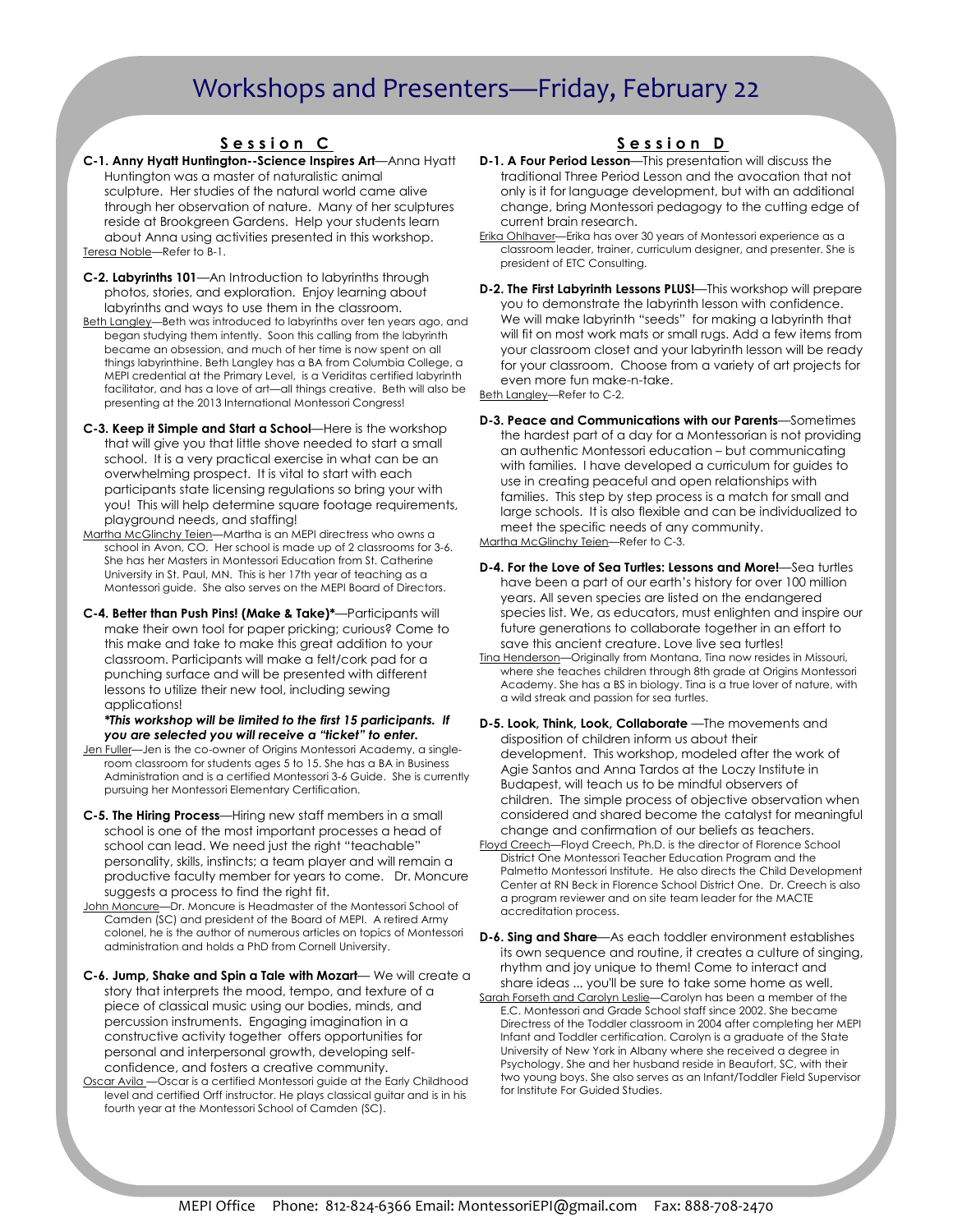### Session E

- E-1. "A Summer to Remember" Summer in Life Science Part 1 EC—As more and more Montessori schools provide summer camps programs, we propose many scientific activities for two summer months focusing on sciences for children. Come and be inspired by a broad array of scientific activities and experimentations in botany, zoology and entomology, Make children's summer fulfilling and memorable. A book is available at the e-Montessori table in the exhibitors' hall.
- Daniel Jutras—Dr. Jutras, founder, director and Teacher Trainer at the Canadian Montessori Teacher Education Institute has prepared over 1,400 Montessori teachers and tutored Montessori courses in many places. He has a Ph.D. in Education from Ottawa U. and two international Montessori Diplomas: AMI diploma from Perugia, Italy and St,. Nicholas Mont. Advanced diploma from England.
- E-2. You've Got What?—Bring the parts of the animal families to life through art, song, and dance.
- Erin Hughes and Frances Fennell—Erin and Frances are long term teaching partners at L and L Montessori School in Southport, NC. Both have backgrounds in dance, theater, and art, and love to incorporate these interests in their classrooms.
- E-3. Handwriting in the Montessori Classroom—Handwriting exercises engage the brain in a way that calms and directs children to focus differently. A simple, sequenced method for creating handwriting work in the classroom will be presented along with samples of children's handwriting. A teacher guide book is included for participants.
- Susan Scheibenzuber—Susan is an AMS trained Montessori teacher who has taught for 30 years. She founded Park Montessori School, taught as a preprimary teacher and elementary art teacher and has been a school director. She is a member of the Cincinnati Montessori Society. Susan owns Laughing Star, a Montessori materials company.
- E-4. It's Science!—Andrea will provide motivation in this workshop encouraging hands on science experiments using simple and inexpensive materials. The science area can be an exciting place to learn how to use open ended questions and the six basic process skills as a guide for teaching and motivating your students.
- Andrea Alexandria—Author of The Frugal Scientist, Andrea is a masters level organic chemist and owner of Fun Science, Inc.
- E-5. Discovering the Science Within Human Nature—What cognitive steps do we take from babyhood to adulthood? How do we obtain knowledge and wisdom? Are there natural patterns of mental development? What can we learn from scientists, philosophers, and artists? Let's explore these ideas and apply them to the Montessori environment. .
- Beti Wyn and Randall Holcombe—Beti Wyn and Randall are life-long learners with a passion for philosophy, Montessori education and science. Beti Wyn has been a Montessori teacher since 1973, with Randall's constant intellectual and technological input and support.
- E-6. Geometry City and Kinesthetic Geometry —Geometry concepts are reinforced while the students design a themed city and incorporate geometric shapes. Writing is incorporated through poetry and advertisements. Reading is incorporated through biographies. Cubism art is also a part of the project. The Kinesthetic Geometry teaches shapes through movement.
- Teena Kyer-Teena is AMD certified 6 to 12 teacher since 2003. Med in Learning disabilities from Frances Marion University. Upper elementary teacher and director of Montessori School of Florence, Coordinator of the Palmetto Training Institute and secretary of the SCMA.

#### Session F

F-1. "A Summer to Remember" - Summer in Life Science Part 2 EL—Refer to E-1. Daniel Jutras—Refer to E-1.

- F-2. Earth Day: Earth Friendly Activities for the Primary Classroom—This workshop will provide activities to enhance the awareness of conservation by using recycled materials to create geography and art projects. Time will also be spent on collaborating about community environmental projects and field trips for your students. Also included are enrichment activities: Trees, Bees, and Me; activities and art projects to appreciate why trees and bees are important to us.
- Jennifer Hles Sherman—Jennifer, Founder and Director of Oak Grove Montessori since 1997. Jennifer receive a BA in Special education91984) and her Primary Montessori Training (AMI) at the Washington Montessori Institute in Washington, D.C. (1989) Jennifer has been teaching in the Montessori classroom since 1989.
- F-3. Sea creatures, Toddlers, and Science, Oh, My!- Introduce toddlers to the world of science by providing observation opportunities and sensorial experiences right in your classroom. Toni will share tips and classroom ideas to bring the sea and its creatures to the inquisitive scientists in your toddler classroom.
- Toni Joseph—Toni Joseph is the lead toddler guide at St. Andrews Montessori School, Macon, Ga. She has worked in the toddler environment for 5 years. She is currently working on her Infant Toddler Montessori certification.
- F-4. It's Elementary, Dr. Montessori-De-mystifying quantum physics for students (and teachers). Attendees will receive lesson plans for the building blocks of the universe-the elements, the periodic table, atoms, and their component parts. These are foundations for learning about electricity, isotopes, radioactivity, geology, chemistry and more.
- Marjorie Carson—Co-founder of Brookside Montessori and teacher there for 31 years. Co-creator, with my husband, a physicist, of a basic physics curriculum and associated lessons and materials for the Montessori Elementary.
- F-5. Adult Learners: A Workshop for Montessori Teacher Educators—Lecture, Albums, Oral Exams, Written Exams, Observations, Outcomes Data have become the standard practice and measure of teacher success. What is your mission? Are your students an example of your mission? Are we using the most effective methods of carrying on Montessori education? This workshop will answer some of your questions as a teacher educator. Floyd Creech—Refer to D-5.

F-6. Science of Yoga Basics: Daily Practice Part 2—Refer to A-6. Mercedes Stewart—Refer to A-6.

### Session G

- G-1. Discovering the Secrets of the Three-hour Work Cycle—The process of natural development, or normalization, is aided by creating personal cycles of activity lasting three-hours or longer. In this workshop you'll learn: How to create a protected three-hour work period in your classrooms, why a three-hour work period is vital to brain and overall development, and how to help the child who has not tapped into this important learning cycle.
- Maren Schmidt—Maren Schmidt, is a certified Montessori teacher with the Association Montessori Internationale (AMI) and holds a Masters in Education from Loyola College in Maryland, as well as a B.A from the University of Arkansas in Interpersonal and Organizational Communications. Maren has over twenty-five years experience working with young children. She co-authored Understanding Montessori: A Guide for Parents. In the works is a series of video interviews for Montessori Family Connection that focus on helping families get comfortably involved in their children's Montessori education. In addition, Maren is developing a series of webinars that continues her Kids Talk newspaper column theme of "helping adults understand kids".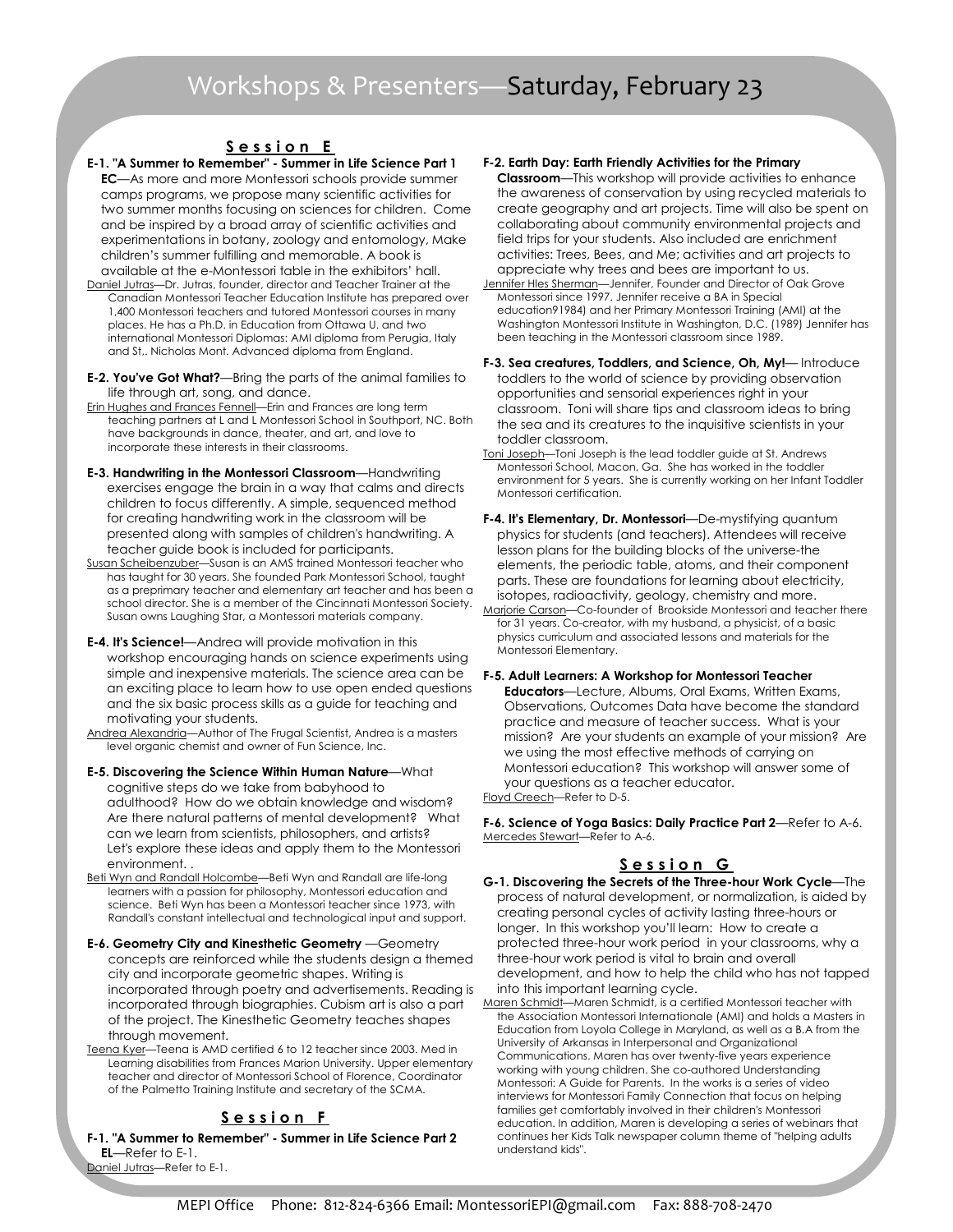## Workshops & Presenters—Saturday, February 23

G-2. 360 Degree Plant-Program August to May in Your

**Classroom**—This workshop presents a yearlong botany program with hands on activities, sequenced lessons, materials needed and extension possibilities for growing food for use in the classroom, gift making, art lessons and trash to treasure projects that will delight children of all ages.

- Elizabeth Cain—Elizabeth Cain is a mother of three, MSW level social worker, AMS primary certified teacher, member of Summerville Artist Guild and owner of Summerville Montessori School of the Arts. She came to Montessori 20 years ago as a parent and has many wonderful experiences with children to share.
- G-3. That Rocks! Learning Fun with Gemstones & Minerals— Stones are more than just solid pieces of rock found in your with good health, happiness and more. Children of all ages are fascinated with gem stones and minerals. Come and learn how to put together lessons and an amazing display for your classroom.
- Lisa Bergrud & Jen Fuller—Both Lisa and Jen own Origins Montessori Academy in Parkville, MO. Lisa has a bachelor's degree in Journalism and a master's in public affairs. Lisa has been studying the multi-faceted uses of rocks and gem stones for 12 years.
- G-4. Nature and Self-Mastery—Round table discussions are a valuable opportunity for guides to share their challenges and concerns with colleagues who may have had similar situations and can offer support and ideas. Elementary guides and assistants are welcome!
- Franca Tarantino & Irene Irwin-Franca is School manager at Downtown Montessori, Toronto Ontario. She is a Master Casa Teacher Trainer and has a BSc. in Early Childhood Education. She also holds a Casa Diploma and a ECE Diploma. Irene Irwin is the School Manager at Downtown Montessori , Toronto, Ontario and a Master Casa Teacher trainer. She holds a Casa Diploma and an ECE diploma and has won Iron Woman 3 times.
- G-5. A Seed is a Promise—Growing plants from seeds can be fun and easy using a growing frame with grow light. Learn how to start your garden indoors and simply transplant the seedling into the ground at the proper time.
- Cheryl Spencer—Cheryl founded Columbia Montessori Children's House in 1973 and holds an AMS Teaching Credential from CMTE/NC. She has been a Primary teacher, teacher trainer and Montessori Consultant for many years and is still enjoying her students, both young and old. She has a special love of gardening with children.
- G-6. Adolescent Round Table—Round table discussions are a valuable opportunity for guides to share their challenges and concerns with colleagues who may have had similar situations and can offer support and ideas. Facilitator—TBD

#### Session H

- H-1. Critical Keys for Understanding the Mathematical Mind— Mathematics is the language we use to talk about quantity, structure, space and change, as well as other qualities of the physical world. In this workshop we'll take a look at how the mathematical mind is aided by the child's work in both the primary and elementary Montessori environments. Maren Schmidt—Refer to G-1.
- H-2. Connections: Science and Creativity —We'll define and discuss science and creativity, then explore the essential connections that develop in the child when exposed and encouraged in the creative arts. Participants will choose from three of the most essential yet often overlooked art experiences for the early childhood classroom and have a generous time to explore the natural tendency for humans to create.
- Sherry Sweet—Dr. Sheryl Sweet Miller's began the Institute for Guided Studies in 1992 and is a founding member of Montessori Educational

Programs International (MEPI), the International Montessori Council and the Peace Academy, and the South Carolina Montessori Alliance. She has been instrumental in the beginnings of approximately 50 schools and has prepared hundreds of Montessori guides through her educational programs. Her latest project is creating her new home in Camden with husband Dr. Dan Miller.

#### H-3. Connecting the Urban/Suburban Child to Nature in the Montessori Classroom-For children in an urban or suburban setting, the natural world is as alien and distant as the surface of Mars. These children view the forests and its creatures as something fearful and threatening. The Montessori classroom can help urban/suburban children in many ways.

- backyard. For centuries, cultures have utilized stones for help Sasha Malashenko—Sasha opened and currently manages a Montessori school just outside Montréal, Québec. Having received her training with the CMTEI, she is currently working towards becoming a teacher trainer with Dr. Daniel Jutras of the Institute. She holds a B.A. in History and B.Sc. from Concordia University in Montréal.
	- H-4. The Sensory Scientist!- What is an innovative, yet appropriate way to include science in your toddler environment? Maria Montessori said, "the hands are the instruments of man's intelligence." A toddler's sensory experience becomes a scientific discovery by what is placed in the hand. Refresh with new ideas to incorporate science into your toddler's everyday sensory experience.
	- Sarah Forseth and Carolyn Leslie—Sarah received a Bachelor's degree in English at the University of South Carolina, and continued her studies in early childhood, with an emphasis on respect-based education philosophies. She holds a MEPI Infant/Toddler certification; and she fulfilled requirements for RIE I. She currently serves as the Infant/ Toddler Program Director for Institute For Guided Studies.
	- H-5. Learning to Laugh, Laughing to Learn—Laughter engages the body and brain. Learn how to incorporate laughter as a daily practice for exercise, health, well-being, and improved memory. Laughter can be an exhilarating exercise and the affects are calming and can restore or enhance a normalized classroom. The current brain research agrees that laughter is a powerful learning tool and indeed the best medicine.
	- Kristie Norwood—Kristie Norwood has been involved in Montessori environments since 2003. She currently works at the Institute for Guided Studies as an administrative assistant. She is a certified Laughter Yoga instructor and co-leader of the Columbia (SC) Laughter Yoga Club.
	- H-6. Nurturing Creativity-The power of the imagination is active in the young child an the adolescent. And the promotion of creativity is a well known concept in Montessori pedagogy. Join this workshop to experience innovative and varied ways of cultivating creativity in the Montessori classroom and the Montessori guide.
	- Melody Mosby & Heather Mosby—Melody and Heather co-teach in the Montessori School of Athens, GA. With Heather's background in ethnicity and sociology and Melody's lifetime experience as a Montessori educator and teacher trainer, together they have developed innovative lessons and extensions merging world culture and the creative arts for the young child and adolescent.

### Sunday Bonus, Feb 24

BG-1. Science Explorations and More!-The Brookgreen Gardens offers a multitude of environments to explore science concepts at any level from many perspectives. Whether searching for sculptures cast in bronze, or trying to find creatures from different animal families, there is always something new to discover. This workshop will offer a variety of activities for you to experience in the 9,100 acres of North America's Largest Sculpture Garden. Mary Helen Cline, Beti Wyn Holcombe, and others will guide this experiential workshop.